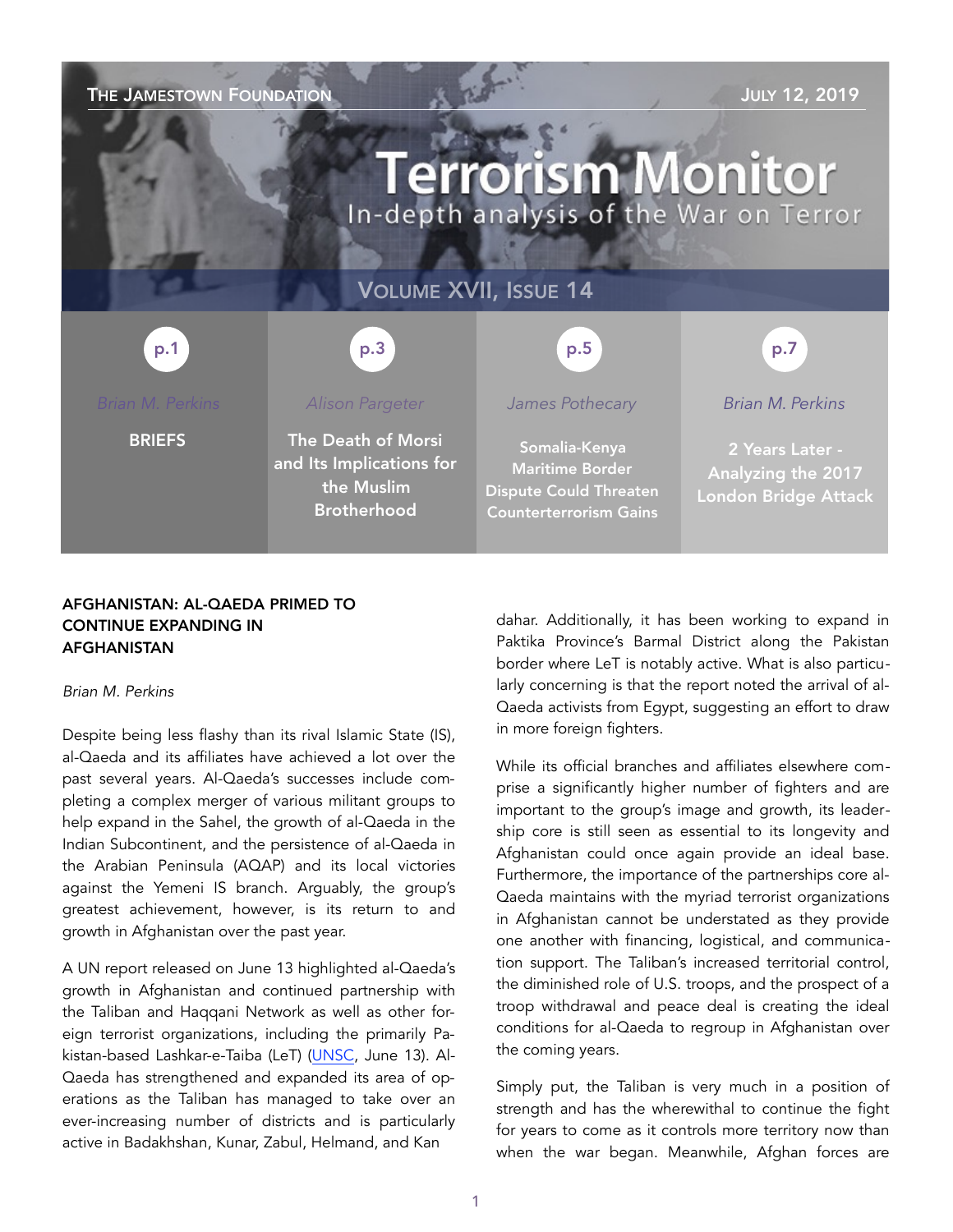weary, and the U.S. and other international partners are eager to make an exit rather than ramp up operations. One of the core aspects of any potential peace deal with the Taliban is that the group will not allow the country to remain a haven for terrorist groups, including al-Qaeda ([ToloNews](https://www.tolonews.com/index.php/afghanistan/taliban-us-rewriting-draft-agreement-doha-talks-reports), July 6). While the Taliban delegation negotiating for peace might be willing to agree to this requirement, it is simply a promise that is neither theirs to make nor is it particularly feasible. Those that have been sheltering and supporting al-Qaeda over the past decades are unlikely to turn their guns on the group. Then, there are the hosts of other foreign terrorist groups operating across the country that still need to be addressed.

If either the Taliban continues to expand or a peace deal is signed, Afghanistan will still almost assuredly see al-Qaeda itself in an increased operational space over the coming year. As we have seen before, al-Qaeda has the ability to shift its tactics and area of operations rather quickly and its leadership is well aware that there will likely not be a foreign military willing to increase operations in Afghanistan for years to come. As such, the group will almost certainly continue to expand in Afghanistan as it waits for the U.S. presence to further decline.

*Brian M. Perkins is the Editor of Terrorism Monitor* 

# PHILIPPINES: JOLO ATTACK SUGGESTS TACTICAL SHIFT FOR IS-ALIGNED ABU SAYYAF GROUP

# *Brian M. Perkins*

On June 28, a bombing at the front gate of a military base on the island of Jolo in the Philippines' Sulu province killed at least eight people ([Channel News Asia,](https://www.channelnewsasia.com/news/asia/philippine-army-says-attack-on-base-likely-a-suicide-bombing-11673046) June 29). The base is the temporary headquarters for the Philippine First Brigade Combat Team, the army's counterterrorism unit, and the attack reportedly occurred during a change of command. The attack was, expectedly, claimed by the Islamic State East Asia Province in a statement purporting that two suicide bombers killed and wounded a total of 100 soldiers, a claim that was clearly wildly exaggerated. The attack was almost certainly the work of the local IS-aligned Abu Sayyaf, which has wreaked havoc on the Southern Philippines for years.

The embattled island of Jolo, and the larger Sulu province, has seen countless attacks over the past several years, but the nature of this attack points to several burgeoning trends, which will likely escalate in the coming months. One aspect in particular makes this attack different than those before it, and that is the fact that security forces confirmed on July 10 that it was, in fact, the first confirmed suicide bombing by a Filipino militant (Straits Times, July 11).

Only two other suspected suicide bombings have been reported in the Philippines in recent years—a suicide vehicle-borne improvised explosive device (VBIED) attack in Basilan in 2018 and the Sunday mass cathedral bombing in Jolo in January (PhilStar, August 11, 2018; [PhilStar,](https://www.philstar.com/headlines/2019/02/02/1890261/afp-not-ruling-out-suicide-bombers-jolo-cathedral-blasts) February 2). While there are mixed reports regarding whether or not the cathedral bombing was a suicide bombing, authorities have placed the blame on foreign fighters for carrying out those attacks. Meanwhile, authorities are working under the assumption that the other bomber from the June 28 attack was a foreign fighter of Moroccan origin, potentially the son of the Moroccan who conducted the earlier VBIED attack ([Rappler,](https://www.rappler.com/nation/234432-philippine-military-suspects-indanan-attack) July 2).

This latest attack points to a growing willingness to conduct suicide attacks, a tactic that militant groups in the country have long shied away from due in large part to local cultural specificities. The move toward adopting suicide attacks as a tactic points to a shift in the ideology of Abu Sayyaf factions. This shift could, in large part,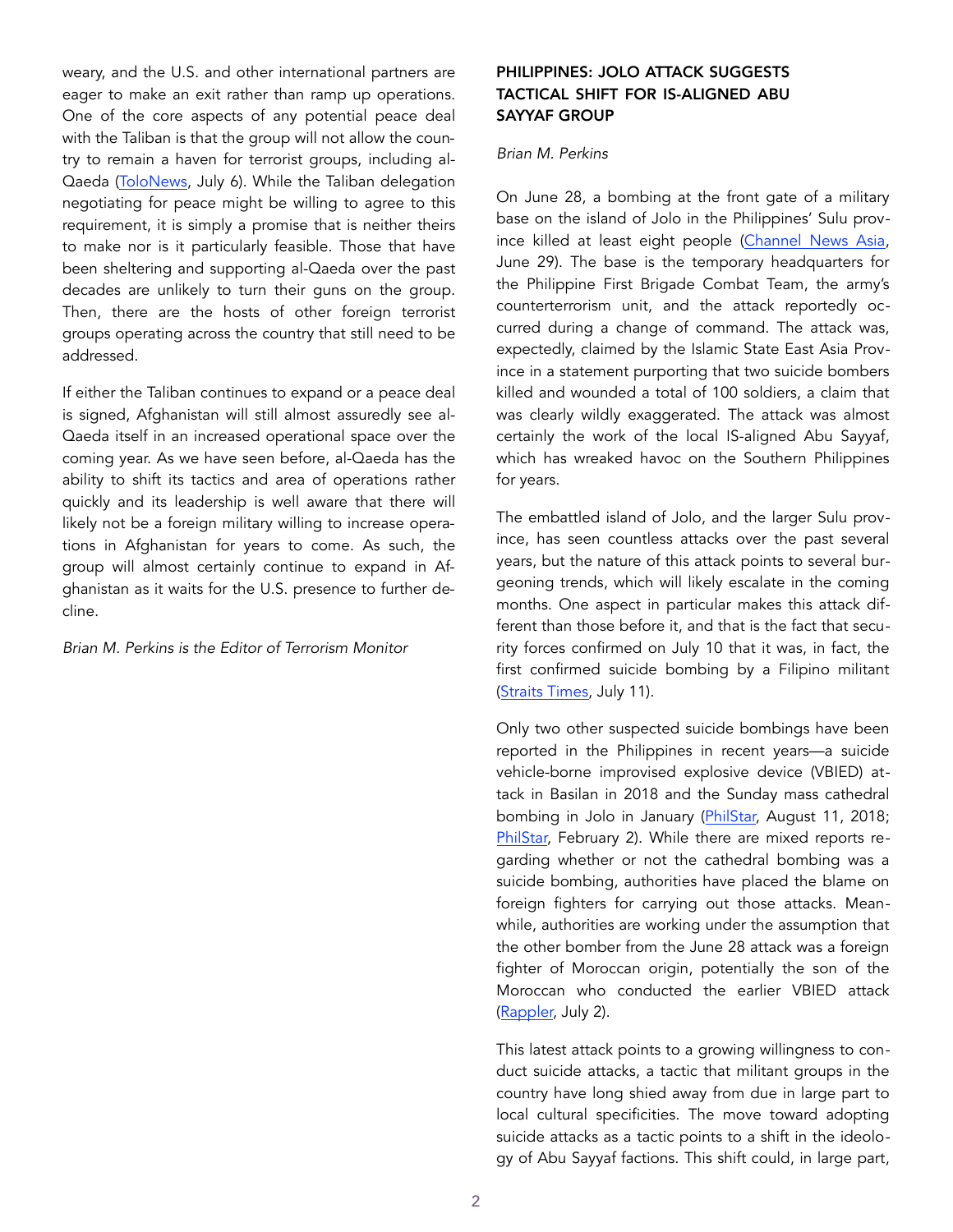be due to two factors. First, a growing presence of foreign fighters within the ranks of Abu Sayyaf, including radicalized Moroccans as demonstrated by the Basilan attack—potentially the recent attack as well—and militants from Indonesia and Malaysia, where suicide bombings have been successfully utilized or at least attempted on multiple occasions. Second, IS' push to ramp up its operations across Asia could be leading to closer communication and an emphasis on indoctrinating Asian militants to the group's ideology and style of warfare. It is unclear the direction IS will take in bolstering operations in Southeast Asia, but there could plausibly be an effort to draw together or at least increase coordination among the varying groups in Indonesia, Malaysia, the Philippines and other nearby countries.

*Brian M. Perkins is the Editor of Terrorism Monitor* 

# The Death of Morsi and Its Implications for the Muslim Brotherhood

# *Alison Pargeter*

The death of former Egyptian President Mohamed Morsi on June 17 sent shockwaves through the Muslim Brotherhood. While Morsi's death may have been predictable given the former president's ill health and Egypt's notoriously poor prison conditions, it still dealt another heavy blow to a movement already on its knees following six years of relentless repression.

Although the Brotherhood moved to label Morsi as the 'Martyr President', Morsi was hardly made of inspirational mettle. A bumbling figure with a charisma-deficit, Morsi's time as president was hardly marked by greatness. He will certainly never reach the hallowed status of Sayid Qutb, the movement's only real theoretician who was executed in prison in 1966. Furthermore, the Brotherhood has always prioritized organizational conformity over personality.

Morsi's death is significant nonetheless. As Egypt's first democratically-elected president, Morsi had become *the* symbol of legitimacy for the Brotherhood; proof that the movement had not only won the country's first free and fair elections but that it had also played by the democratic rules. While Morsi was incarcerated, he embodied the spirit of the revolution but more importantly served as a vehicle through which the Brotherhood could claim the moral high ground in the face of the return of raw authoritarianism.

Given this symbolic significance, while Morsi was alive the Brotherhood had no choice but to insist upon his return to power as a pre-condition for engaging in any rapprochement with the Egyptian state. The movement resolutely refused to shift on this issue, wedding itself to accepting nothing short of a full return to power through Morsi's reinstatement.

Theoretically, therefore, Morsi's death represents the chance for a new start and the opportunity for the Brotherhood to craft a new strategy to get itself out of the corner in which it has boxed itself since 2013.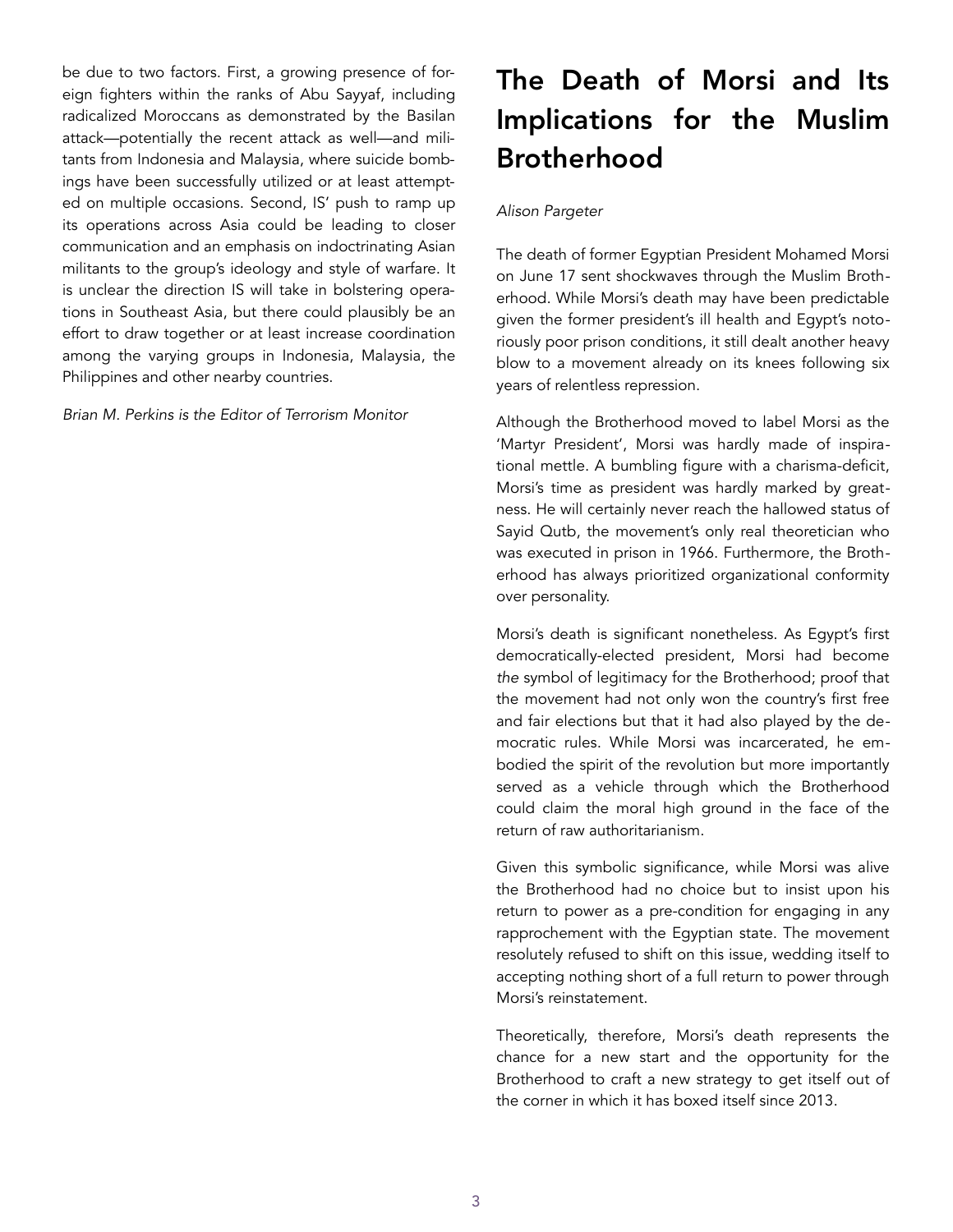### Setting a New Tone?

The faction of the leadership residing in Turkey, known as the General Bureau, certainly seized upon the moment to strike a new tone. In a statement dated June 29, this faction announced its new strategy would focus on two central aims: liberating all political prisoners in Egypt by lobbying the international community and unifying the "revolutionary camp," namely the opposition, but also the main faction of the Brotherhood as repre-sented by the traditional leadership ([Ikhwan Online,](https://ikhwanonline.info/) June 29).

In a bid to convince the opposition of its sincerity, this faction vowed that the movement would not involve itself in the post-al-Sissi era in the "narrow partisan competition for power," but would work as a "general national current with an Islamic reference," allowing its members to join any party or movement that shared a similar vision.

While the traditional leadership did not go as far as to endorse such a radical move, it also expressed its readiness to work with other opposition currents. General Secretary, Mahmoud Hussain, declared that with Morsi's departure, he hoped other opposition groups would "come and sit with us." [1] While opposition parties are still unlikely to trust a movement that treated them so shoddily during its time in power, the Brotherhood is clearly hoping that through Morsi's departure, it can put its relations with the opposition on a new footing.

# Recourse to Revolution

The overwhelming tone of this statement, however, was one of revolution. It proclaimed that Morsi's death had paved the way for a "new reality" and a "revolutionary agenda" that would bring about "total comprehensive change." Such calls are nothing new; this faction has long advocated revolutionary action in what it dreams will be a re-run of the Arab Spring. Similar calls have hailed from the traditional leadership that has also advocated a more revolutionary approach, in contrast to the Brotherhood's traditional reformist methods. In light of Morsi's death, however, this rhetoric has been cranked up.

Such rhetoric should not be conflated with any call for armed struggle. Both leadership factions are still at pains to distance the movement from violence. The General Bureau's statement stressed the use of "legitimate civil resistance" only, while a statement issued by the traditional leadership on July 3 emphasized the need for "peaceful civil resistance" ([Ikhwan Online,](https://www.ikhwanonline.com/official_statements/236207/Default.aspx) July 3) Any suggestion that Morsi's death will propel the movement down a more violent trajectory is misplaced.

Yet such calls for popular revolution are fantastical in the extreme. The Brotherhood is in no position to ignite any kind of rebellion as Mahmoud Hussain acknowledged after Morsi's death, "We demand popular rebellion but we cannot create it." [2] Indeed, as these empty calls for revolution indicate, the Brotherhood is still so shattered by its experiences that all it can do is shout ever louder while it waits for the al-Sissi regime to falter.

#### Reliance on Turkey

There is another danger facing the movement, which lies in its ever-reliant relationship with Turkey. Although the Brotherhood was given refuge in the past by different states, most notably Saudi Arabia in the 1950s and 1960s, its current dependence on Turkey, which has opened its doors to Brotherhood exiles, is of a markedly different nature.

This time, the movement risks being subsumed by its patron, President Erdogan, and his international Islamist agenda. Erdogan has succeeded in turning Turkey into the go-to hub for the Islamist current, eroding the power and standing of the Muslim Brotherhood. Where once the Egyptian Brotherhood was held up as the very embodiment of political Islam, Islamists of varying hues are now looking to Turkey for support and inspiration. The Libyan crisis is a case in point, with Turkey serving as the main backer and point of reference for the Islamist camp, including the Libyan Muslim Brotherhood.

Furthermore, through its dependence on Ankara, the Brotherhood is in danger of no longer being the master of its own destiny. It has become increasingly instrumentalized in the wider conflict that is defining the region between Egypt, Saudi Arabia and the UAE on one hand and Qatar and Turkey on the other. Being caught up in this struggle will inevitably compromise the Brotherhood's autonomy and room to maneuver.

Ironically, the Brotherhood's best hope to avoid being subsumed or being catapulted into obscurity lies in the very regime it stands against. For all its talk of revolutionary action, waiting for a re-run of the Egyptian revolution is nothing more than fanciful, and the Brotherhood's only real option to save itself is to try to find a way back into Egypt. While this will be a struggle of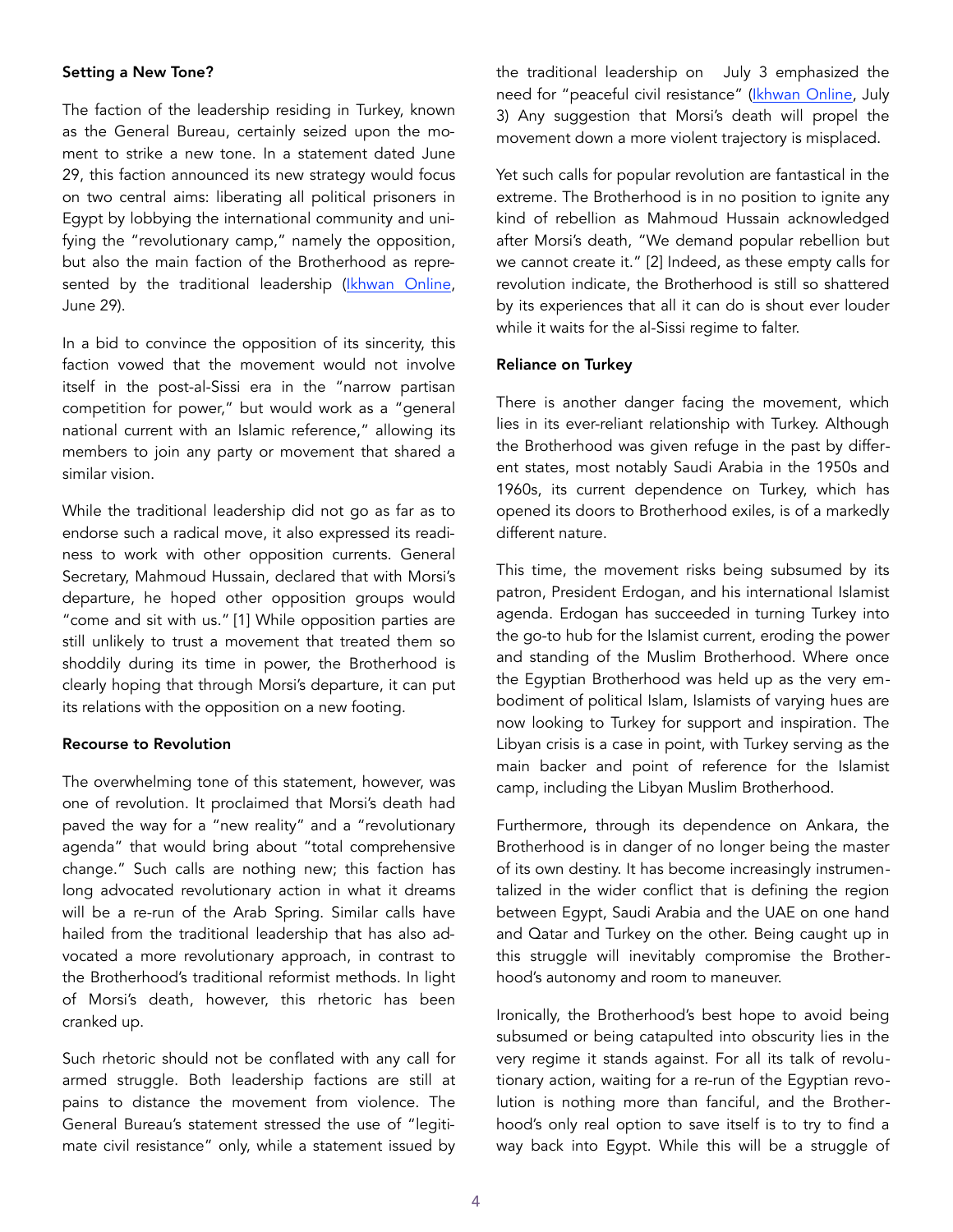gargantuan proportions given the regime's unrelenting stance, with Morsi gone, the way is at least open for the Brotherhood to adopt a more flexible and strategic approach that may enable it to carve out some space for itself inside Egypt once again.

*Alison Pargeter is a Visiting Senior Research Fellow at the School of Security Studies, King's College London and the author of several books on the Muslim Brotherhood including ['Return to the Shadows: The Muslim](https://www.amazon.com/Return-Shadows-Muslim-Brotherhood-Nahda/dp/0863561446/)  [Brotherhood and An-Nahda After the Arab](https://www.amazon.com/Return-Shadows-Muslim-Brotherhood-Nahda/dp/0863561446/)  [Spring'](https://www.amazon.com/Return-Shadows-Muslim-Brotherhood-Nahda/dp/0863561446/) (2016).* 

# **Notes**

[1] Interview with Mahmoud Hussain by the Mukamileen Channel. 20 June 2019. Available at [https://www.y](https://www.youtube.com/watch?v=8es3IwRS6oU)[outube.com/watch?v=8es3IwRS6oU](https://www.youtube.com/watch?v=8es3IwRS6oU) 

[2] Ibid.

.

# Somalia-Kenya Maritime Border Dispute Could Threaten Counterterrorism Gains

# *Sunguta West*

A maritime border dispute between Somalia and Kenya is threatening to derail the war against al-Shabaab, the al-Qaeda affiliate in East Africa, which continues to execute a deadly war in the Horn of Africa.

The dispute is particularly precarious because Kenya is a key contributor of troops to the Africa Union Mission in Somalia (AMISOM), which the Somali government relies on to fight al-Shabaab ([The East African,](https://www.theeastafrican.co.ke/news/ea/Somalia-Troop-drawdown-risks-reversal-of-Amisom-gains-/45529) March 24).

Recently, the al-Qaeda affiliate in East Africa has stepped up attacks, increasingly striking targets in the capital Mogadishu. The weapon of choice has been Vehicle-Borne Improved Explosive Devices (VBIEDs) backed by suicide bombers and small teams of fighters armed with AK47s. In one of the latest incidents, the militants attacked a neighborhood in Mogadishu on July 8, killing three people, including police officers. In what is becoming a trend, the attackers detonated a VBIED, before opening fire on nearby individuals ([Daily Nation,](https://www.nation.co.ke/news/Impact-US-airstrikes-Al-Shabaab/1056-5129770-9frkdw/index.html) May 24; [Intelligence Briefs,](https://intelligencebriefs.com/2-) July 8).

Such attacks have struck home in Kenya, Somalia's southern neighbor, which has long paid a heavy price for protecting Somali government interests. One of the country's significant decisions has been to send troops to fight al-Shabaab, which has been battling to replace the Somali government with one governed under *Sharia*  (Islamic Law). Kenya entered Somalia in 2011 in pursuit of the militants who it accused of kidnapping foreign nationals, aid workers, and tourists inside its borders. In 2012, Kenyan troops formerly integrated into the African Union Mission in Somalia (AMISOM) force, turning the battle against the group into a continental effort (Daily Nation, July 6, 2012).

For supporting AMISOM, Kenya has paid with the lives of its troops. The militant group has also launched deadly reprisal attacks in Kenyan towns and cities ([Daily Na](https://www.nation.co.ke/oped/editorial/End-maritime-border-dispute-with-Somalia/440804-5130612-ie3q7mz/index.html)[tion,](https://www.nation.co.ke/oped/editorial/End-maritime-border-dispute-with-Somalia/440804-5130612-ie3q7mz/index.html) May 25).

In January, al-Shabaab attacked the Dusit D2, an upmarket hotel and office complex in Nairobi, killing at least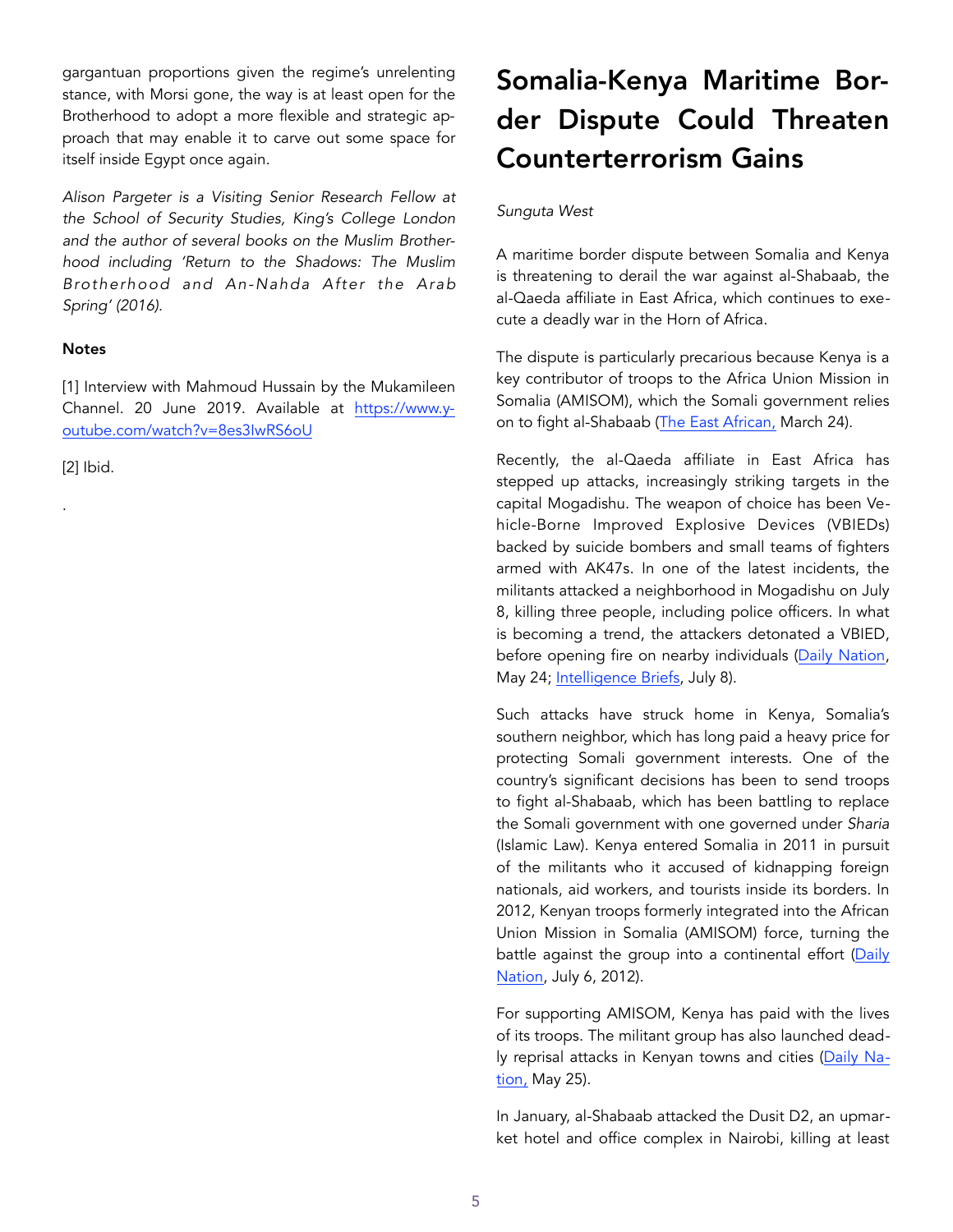21 people. In 2015, the militant group attacked Garissa University College, killing 148 people, mainly Christian students. In 2013, the militants attacked the upscale Westgate shopping mall, killing at least 60 people and injuring over 200 ([Daily Nation,](https://www.nation.co.ke/news/Dusit-attack-Nairobi-Al-Shabaab-recruits/1056-4991926-14pm3ikz/index.html) February 21).

AMISOM campaigns backed by increased U.S. airstrikes have, however, put the militants on the defensive. Al-Shabaab has lost significant territory and been forced out of towns and cities key to its revenue. The group, however, has remained a resilient force, extending its terror activities near the border with Kenya, with militants increasingly crossing into Kenya to carry out attacks.

But Kenya—a key U.S. ally in the war against terrorism now finds itself at loggerheads with Somalia over a maritime border line. The dispute could put the war on terrorism and piracy in the Indian Ocean at stake. Security experts fear that the disagreement could upset the diplomatic balance, undo significant gains made against terrorism in Somalia and the region, and hinder the fight against piracy. Similarly, there is a fear that the dispute could embolden the militants.

The tensions have peaked in recent months, with diplomatic spats coming into the open. In May, three junior Somali ministers were blocked from entering Kenya at the Jomo Kenyatta International Airport in Nairobi while traveling to join a European Union-sponsored cross-border management meeting. Somalia reacted by banning all Kenya-based NGOs working in Somalia. The government gave the organizations one month to relocate their headquarters to Somalia or be barred from operating in the country ([Daily Nation,](https://www.nation.co.ke/news/Kenya-denies-3-Somalia-government-officials-entry/1056-5124274-uy11auz/index.html) May 21; [Business Daily,](https://www.businessdailyafrica.com/economy/Somalia-bars-officials-from-Nai) May 26).

After years of decline, piracy off the coast of Somalia has slowly been making a comeback. The incidents doubled in 2017 compared to 2016 and could surge again this year. [1] Terrorism and piracy in the area are closely re-lated ([Business Daily,](https://www.businessdailyafrica.com/corporate/shipping/War-on-Indian-Ocean-piracy-cost-Sh140-billion-last-year/4003122-4690978-p680v8z/index.html) July 31, 2018).

Furthermore, how the dispute will affect the collaboration between the Somali Army and the Kenya Defence Forces (KDF) remains to be seen. The two have been collaborating in the fight against the al-Shabaab, which still controls most of southern Somalia.

Past attempts to solve the border disputes have not been successful. In 2009, Kenya and Somalia agreed that a UN Commission in charge of border disputes should resolve the border line and agreed they should work so that the border issue does not go to court.

In 2014, however, Somalia brought the issue to the International Court of Justice (ICJ) at The Hague, sparking a fresh diplomatic row. Rejecting an out of court settlement, Somalia wants the line redrawn to run diagonally eastwards as an extension of the dry land border. Kenyan officials allege if the line is extended eastwards, it will affect Tanzania, then Mozambique, and finally South Africa ([Standard Digital,](https://www.standardmedia.co.ke/article/2001330323/kenya-somalia-border-dispute-on-un-agenda) June 18).

Kenya maintains the border runs parallel to the line of latitude. Kenya, East Africa's largest economy, has argued that Somalia has recognized and respected this position since 1979 ([Standard Digital,](https://www.standardmedia.co.ke/article/) July 1).

At the core of the disagreement are off-shore blocks in a 100,000 square kilometer triangle off the Kenyan port of Lamu. The sea blocks are believed to contain huge deposits of hydrocarbons, such as oil and gas. Kenyan officials allege a hidden hand, mainly of international oil and gas prospecting companies, which are apparently taking advantage of Somalia's weakness to drive the dispute (The East Africa, June 9).

Gas and oil are new discoveries in the two countries, and each is keen to develop its own energy sector. Both have set sight on the disputed territory's hydrocarbons, in spite of the threat posed by piracy in the sea and al-Shabaab on the land.

At stake for Kenya is a sea area of approximately 51,000 square kilometers, which represents 26 percent of its Exclusive Economic Zones (EEZ). The country would also lose 85 percent, or 95,000 square kilometers, of the continental shelf beyond the EEZ as well as access to in-ternational waters ([Standard Digital](https://www.standardmedia.co.ke/article/2001330323/kenya-somalia-border-), June 18).

Somalia had attempted to auction off oil blocks in the disputed region. According to the reports, the country held an oil exploration exhibition in London in February, where the blocks were put up for sale. Kenya alleged the country had exhibited seismic oil data for potential buyers, under the sponsorship of a potential explorer ([The East African,](https://www.theeastafrican.co.ke/news/ea/Somalia-puts-contested-oil-block-territory-up-for-auction/4552908-51498) June 9).

## Conclusion

The border dispute threatens the war against al-Shabaab and complicates efforts to end piracy in the Indian Ocean. Somalia could try to portray Kenya as a bullying, stable neighbor while Kenya could try to por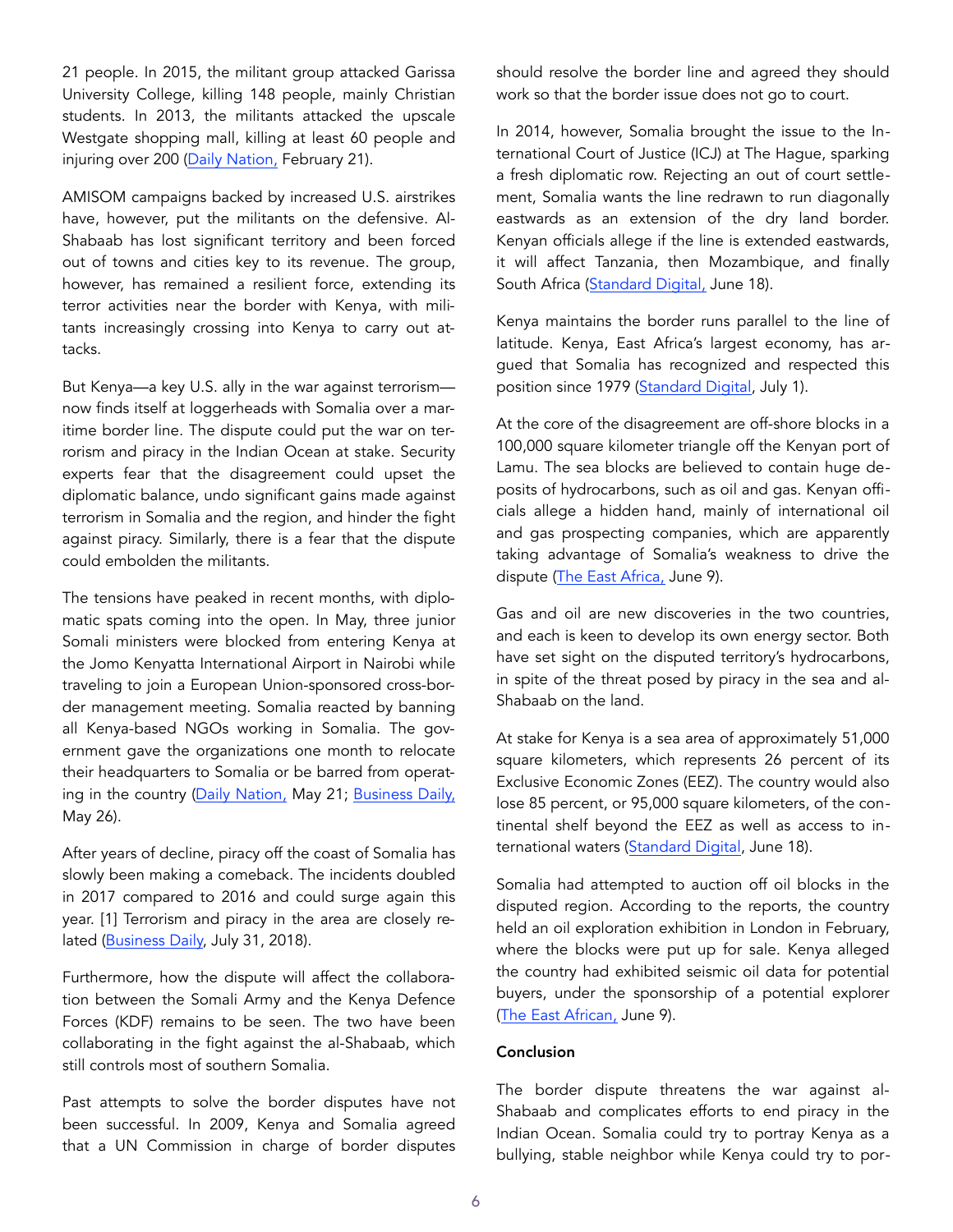tray Somalia as an ungrateful, troubled nation. If the diplomatic tensions increase further, Kenya could potentially choose to pull its troops from AMISOM. Such a move would be disastrous for Somalia as Kenya is a key contributor and the country does not have a stable and efficient army. Al-Shabaab, which over the years has emerged as a very resilient force, could quickly overrun most regions in southern Somalia, where it still maintains some control. The dispute needs to be resolved quickly and amicably so that it does not threaten, complicate and disrupt key security efforts in East Africa.

*Sunguta West is an independent journalist based in Nairobi.* 

#### **Notes**

[1] The State of Maritime Piracy Report *[http://oceansbe](http://oceansbeyondpiracy.org/reports/sop/east-africa)[yondpiracy.org/reports/sop/east-africa](http://oceansbeyondpiracy.org/reports/sop/east-africa)*

# 2 Years Later—Analyzing the 2017 London Bridge Attack

## *James Brandon*

The vehicle ramming and knife attack carried out by three jihadists on London Bridge on June 3, 2017, killed eight people and injured 48, ending only when the police shot and killed the attackers. This was the third most fatal Islamist attack in the UK to date and the most significant attack in London since the 2005 transport bombings. In response to the attack, the government held a public inquest, including interviews with the attackers' acquaintances, the security services and police, and technical experts. When the hearing concluded on June 28 of this year, it became one of the most comprehensive public inquiries ever held in the UK, shedding new light on the perpetrators, their paths to radicalization, pre-attack planning, and on the attack itself. The report aims to gather this material together to provide insights into the attack and the prior events. [1]

#### The Leader

The eventual leader of the London Bridge attack, Khuram Butt, was born in Pakistan in 1990 and brought to the UK with family by his father in 1998. However, Butt's father died in 2003 when he was 13. This left him without a father figure, and—as for many other radicals—this may have made him more receptive to charismatic extremists. Butt subsequently performed relatively well at schools in London, but upon leaving took a succession of short-lived jobs, including in a removals firm, at a pizza outlet, and as an office assistant. In December 2013, he had an arranged marriage to Zahrah Rehman, a conservative British-Pakistani woman; their wedding day was the first time that they had met as adults. Shortly after this point, in 2014, which coincides with the rise of Islamic State (IS) in Iraq and Syria and their glorification of violence through social media, Butt became more overtly religious, including attempting to convert colleagues to Islam, and saying that he wanted to leave the UK—perhaps to Turkey—to live in a more Islamic environment.

Some of this radicalization appears due to Butt coming increasingly under the influence of followers of al-Muhajiroun, the main British pro-jihadist group, which has operated under numerous other names. This includes at some point encountering and visiting the home of its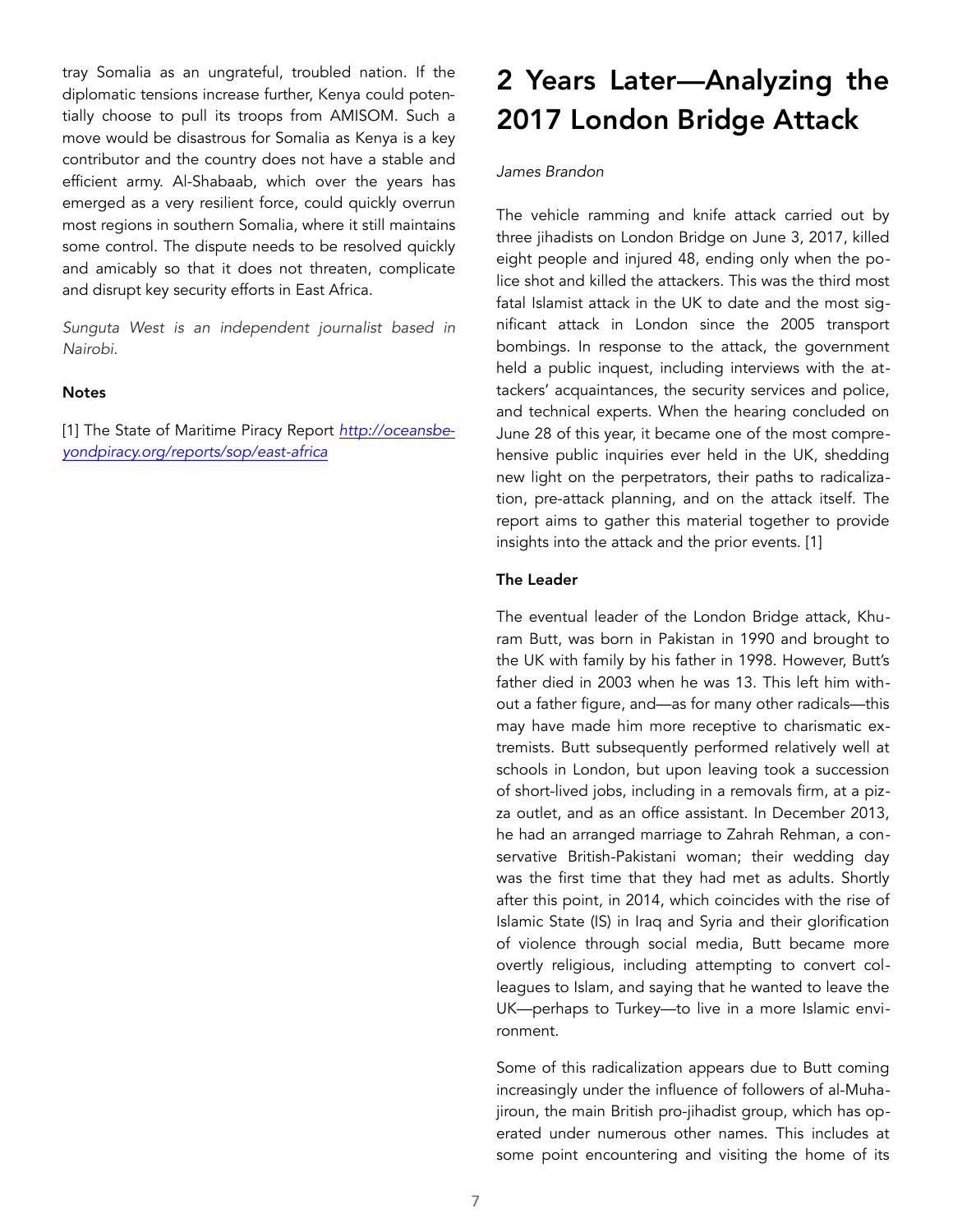leader, Anjem Choudary, who he reportedly found inspirational. He further exposed himself to radical ideas through listening online to extremist preachers such as the Jamaican Abdullah Feisal and Ahmad Musa Jibril, watching IS videos and propaganda and being part of a WhatsApp group chat used by other British extremists. By around the peak of IS' power in mid-2014, Butt became significantly more radical, describing Shias as "non-Muslims", criticizing his family's traditional Pakistani cultural practices, and telling one friend, Hamza Raza, "You are not supposed to follow the rules in the country that you are in, you are supposed to listen to your own Islamic rules and regulations," as well as advocating the need for Sharia law. Also in 2014, around a year after the death of Lee Rigby—an off-duty British soldier killed by jihadists in London—Butt described the murder to a colleague as an "eye for an eye," and elsewhere criticized U.S.-led attacks on IS. However, other accounts given to the inquiry, from the same period and until as late as 2016, record Butt also listening to music and smoking cannabis, both usually viewed as forbidden by Islamist hardliners. However, such apparent contradictions are not unusual in accounts of radicalizing jihadists; both drug-taking and religious extremism can be seen as forms of escapism or as ways of rebelling against society.

As a result of this exposure to more radical individuals, media, and ideas, Butt became more committed to his hardline beliefs. Most notably, in February 2015, Butt planned to take his family to Turkey—perhaps to join IS in Syria—but his wife's family became aware of the plans and seized his passport. Further evidence of Butt's deepening radicalization came in July-August 2015 when he was filmed by a TV crew recording a documentary, "Jihadi Next Door," which showed him praying in front of a black flag similar to that of IS alongside other British jihadist sympathizers. Elsewhere, he defended IS atrocities, causing arguments with a number of acquaintances. In response to this deepening radicalization, on September 30, 2015, Butt's brother-in-law, Usman Darr, telephoned the Police Anti-Terrorism Hotline and reported his concerns about Butt. Butt was being investigated by MI5 around the same time, but surveillance resources were shifted away from him to other suspects as he was assessed to not be involved in actively planning an attack.

Meanwhile, however, Butt was becoming more volatile. This included arguing with imams of local mosques that he felt were too moderate and on one occasion in July 2016 physically attacking a prominent local Muslim leader, Usama Hasan, a former hardline Islamist who had since joined the anti-extremist Quilliam Foundation and publicly advocates for more moderate interpretations of Islam. Butt was arrested and interviewed over this incident, but he was not charged.

# Fellow Plotters

A critical turning point in the development of the London Bridge plot occurred in mid-2016 when Butt joined an East London gym, the Ummah Fitness Centre, which was popular with numerous jihadist sympathizers. Through the gym and its network of radicals, Butt met Rachid Redouane, a Moroccan who had moved to London after living in Ireland for several years, where he had married an Irish woman (who he had met in a nightclub) and had a son. Redouane, however, despite adopting some radical views, had never been specifically investigated by the British or Irish police or security services and had also never been convicted of any other criminal activity. In other words, he was a "clean skin" whose association with Butt was no reason to raise particular alarm bells. This, in retrospect, can be seen as a critical reason why the UK security services never identified their emerging cell.

However, through the same loose network of radicals associated with the Ummah Fitness Centre, Butt also met Youssef Zaghba, who would become the third London Bridge attacker and was only 22 at the time of the attack. Zaghba had a conservative Moroccan father and Italian mother and lived sporadically between the two countries. Zaghba's family said that he was radicalized relatively rapidly around 2014-2015 due to unknown influences, and in March 2015, attempted to travel to Turkey to enter Syria and join IS, which he had come to see as running an ideal Sharia-governed state. Zaghba's plans failed, however, when Italian police at Bologna airport prevented him from catching a flight to Istanbul after he told them his reason for traveling was to be a " terrorista," which he rapidly corrected to "turista." Italian police added him to a Europe-wide database for suspected criminals, but when this triggered alerts when he entered the UK twice in 2016 and again in 2017, the UK and Italian authorities failed to liaise correctly. This meant that, despite his attempt to travel to Syria, he was not tracked by the UK security services during his subsequent time in London, during which he appears to have increasingly come under Butt's ideological and social influence.